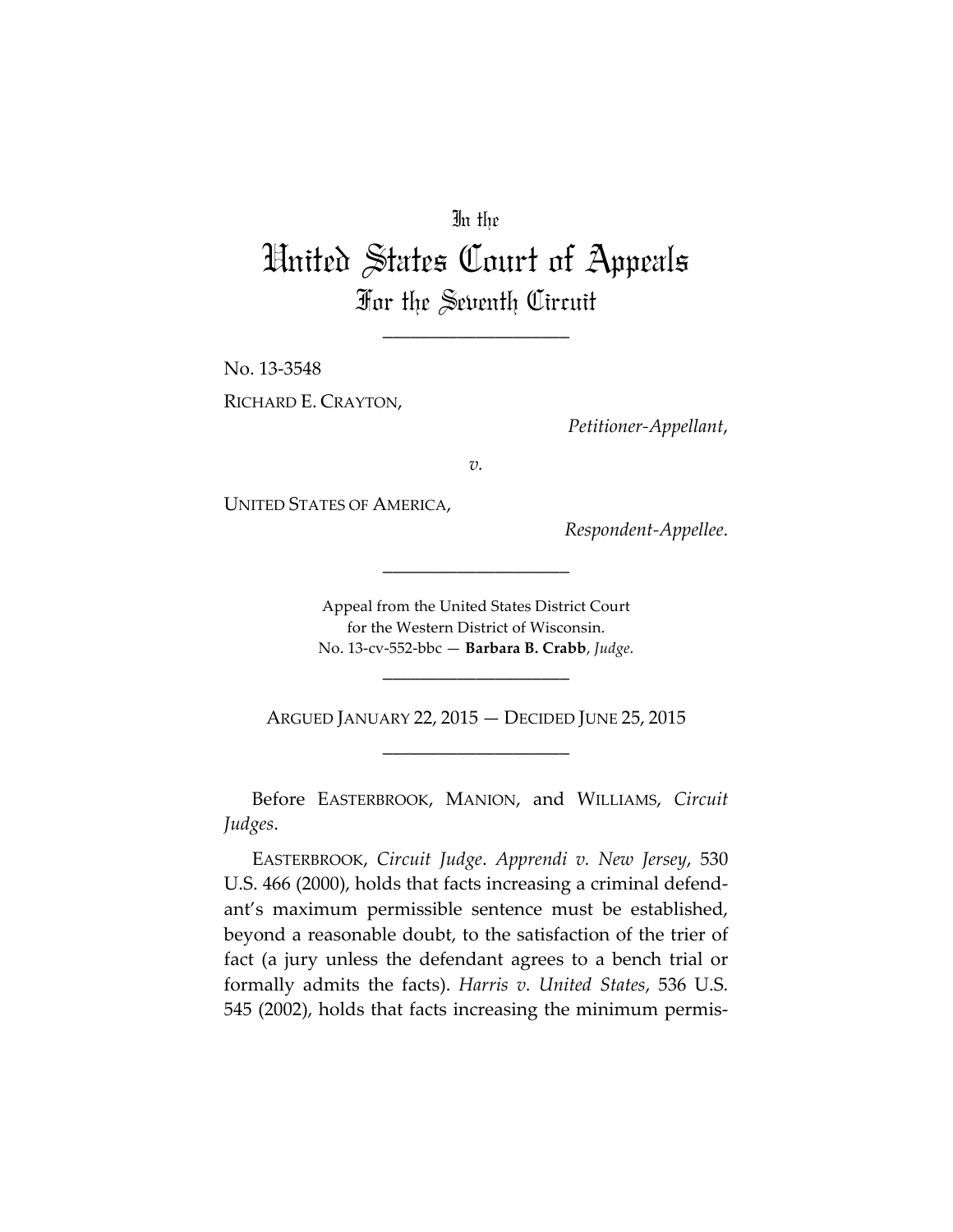sible sentence may be found by a judge on the preponderance of the evidence. But *Alleyne v. United States*, 133 S. Ct. 2151 (2013), overrules *Harris* and holds that facts controlling both minimum and maximum sentences are in the jury's province and covered by the reasonable-doubt standard. Richard Crayton, whose sentence became final between *Harris* and *Alleyne*, contends that *Alleyne*'s rule applies retroactively on collateral review.

A jury convicted Crayton of distributing heroin. The indictment alleged that Nicole Hedges died from using Crayton's product, which if true would increase the minimum sentence (though not constitute a new offense), but the jury could not decide unanimously whether Hedges's death resulted from Crayton's heroin. The district judge then found that it did. Under 21 U.S.C. §841(b)(1)(C) this required the sentence to be at least 20 years' imprisonment, and that's what the district judge imposed. In the absence of the finding that Crayton's heroin killed Hedges, the statutory range would have been 0 to 20 years. The judge stated that she thought the statutory floor excessive, but she concluded that the law required her to sentence Crayton to 20 years in prison. This court affirmed. *United States v. Crayton*, No. 11-1820 (7th Cir. Dec. 27, 2011) (nonprecedential disposition).

Five months after denying Crayton's petition for certiorari, 132 S. Ct. 2379 (2012), the Supreme Court granted Alleyne's. 133 S. Ct. 420 (2012). While Alleyne's case was pending, Crayton filed a petition under 28 U.S.C. §2255. The district court dismissed it without prejudice while waiting for *Alleyne*—an improper procedure given the time-and-number limits in §2255, see *Rhines v. Weber*, 544 U.S. 269 (2005); *Purvis v. United States*, 662 F.3d 939 (7th Cir. 2011), though nei-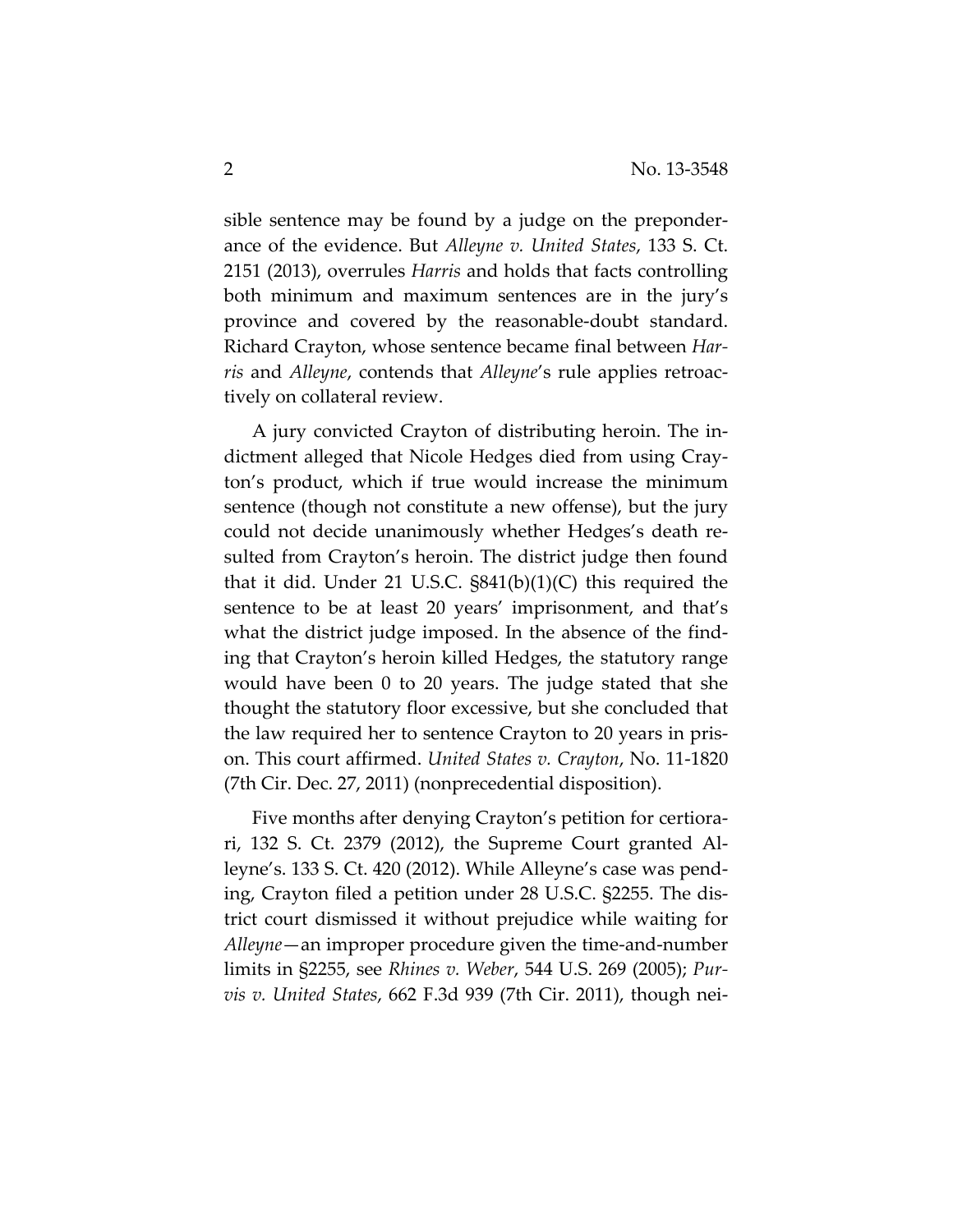ther side protested. When Crayton filed another after the Supreme Court issued its decision, the district court held that *Alleyne* does not apply retroactively on collateral review. (The parties treat Crayton's current §2255 filing as an initial petition, and as timely, despite the district court's misstep in dismissing Crayton's first petition.)

Every court of appeals that has considered the subject has concluded that *Alleyne* is not retroactive on collateral review. *Butterworth v. United States*, 775 F.3d 459 (1st Cir. 2015); *United States v. Reyes*, 755 F.3d 210, 212–13 (3d Cir. 2014); *United States v. Olvera*, 775 F.3d 726 (5th Cir. 2015); *Jeanty v. Warden, FCI-Miami*, 757 F.3d 1283, 1285–86 (11th Cir. 2014). Two other circuits have said the same thing in nonprecedential opinions. *Rogers v. United States*, 561 F. App'x 440, 443–44 (6th Cir. 2014); *United States v. Richards*, 567 F. App'x 591, 593 (10th Cir. 2014) (based on *In re Payne*, 733 F.3d 1027 (10th Cir. 2013), which addressed §2255(h)(2)). Our circuit held in *Simpson v. United States*, 721 F.3d 875 (7th Cir. 2013), that *Alleyne* does not authorize a second or successive collateral attack under §2255(h)(2) because only the Supreme Court can declare a decision retroactive for the purpose of that paragraph. *Tyler v. Cain*, 533 U.S. 656 (2001). But for an initial petition, such as Crayton's, a district judge or court of appeals may make the retroactivity decision, and that's what Crayton asks us to do. But we conclude that the other circuits are correct. *Alleyne* does not apply retroactively.

*Alleyne* extends *Apprendi* from maximum to minimum sentences. Only once has the Supreme Court considered whether a decision that rests on *Apprendi* applies retroactively on collateral review. It held in *Schriro v. Summerlin*, 542 U.S. 348 (2004), that *Ring v. Arizona*, 536 U.S. 584 (2002), is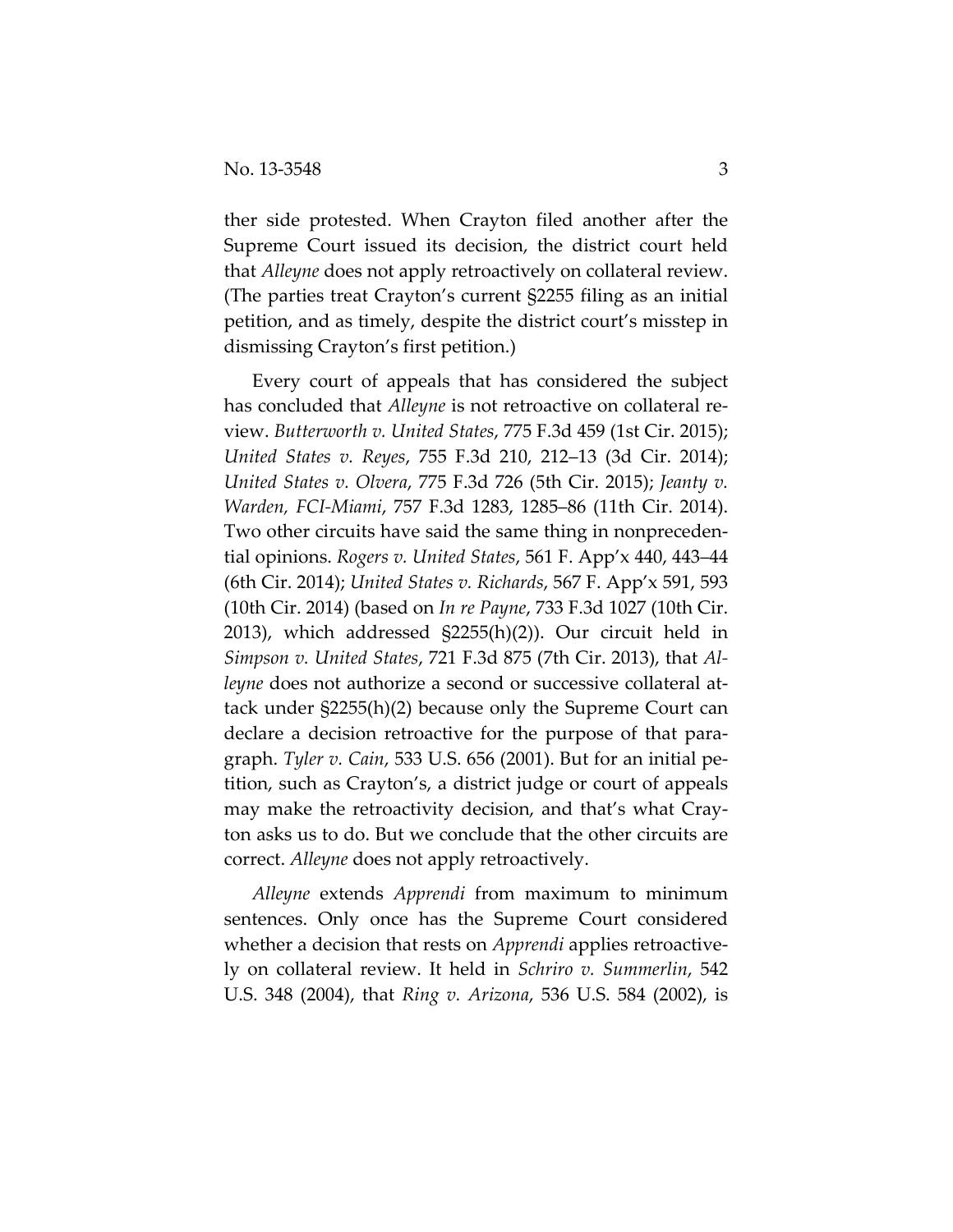not retroactive. Crayton maintains that *Schriro* is not dispositive against him, because *Ring* applied *Apprendi* to change (from judge to jury) the identity of the decisionmaker under one state's procedure for capital punishment but did not affect that state's allocation of the burden of persuasion (the state had used the reasonable-doubt standard all along). Crayton contends that a decision changing the burden of persuasion, as *Alleyne* did, is entitled to retroactive application under the criteria of *Teague v. Lane*, 489 U.S. 288 (1989).

The problem with that argument is that *Apprendi* itself changed both the identity of the decisionmaker and the burden of persuasion, but the Supreme Court has not declared *Apprendi* to be retroactive—nor has any court of appeals. We held in *Curtis v. United States*, 294 F.3d 841 (7th Cir. 2002), that *Apprendi* is not retroactive under the *Teague* standard. We concluded that two sorts of decisions are applied retroactively: those holding that the law does not (or cannot constitutionally) make particular conduct criminal, and those identifying rights "so fundamental that any system of ordered liberty is obliged to include them." *Curtis*, 294 F.3d at 843. And we held that the changes made by *Apprendi* are not in the latter category (no one thinks them to be in the "innocence" category).

Throughout this nation's history judges have based sentences on findings made by a preponderance of the evidence. *Harris* held that *Apprendi* had altered this approach only for maximum sentences; *Alleyne* disagreed and held that *Apprendi* logically implies using the jury (and the reasonable-doubt standard) for minimum sentences too. But neither *Apprendi* nor *Alleyne* concluded that findings on the preponderance standard are too unreliable in general to be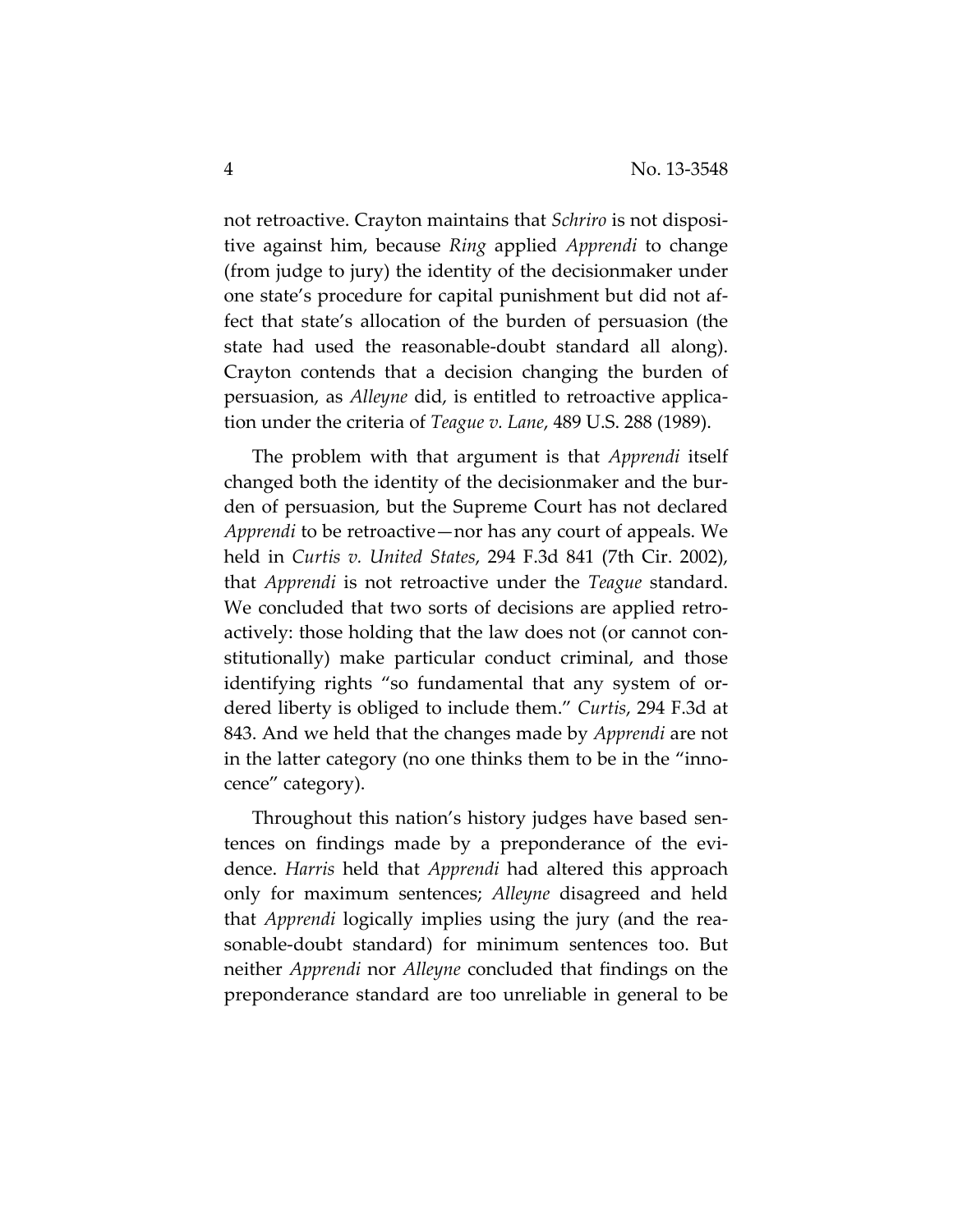the basis of a valid sentence. Judges routinely make findings, based on a preponderance of the evidence, that dramatically affect the length of criminal sentences.

Consider: even if Crayton's trial had occurred after *Alleyne*, and the jury had found unanimously that Crayton's heroin did not kill Hedges, the judge still would have been entitled to sentence Crayton to 20 years in prison for distributing heroin after finding by a preponderance of the evidence that his product did kill Hedges. See *United States v. Watts*, 519 U.S. 148 (1997). *Alleyne* did not overrule *Watts* or recognize a fundamental principle that sentences must rest on findings supported by proof beyond a reasonable doubt. Instead *Alleyne* curtails legislatures' ability to restrict judicial discretion in sentencing. A legislature that wants to impose compulsory minimum sentences must submit the discretionreducing facts to the jury under the reasonable-doubt standard. That principle is some distance from a rule that defendants are entitled to have all important facts resolved by the jury under the reasonable-doubt standard.

It is lawful today for a judge to increase a sentence based on facts found on the preponderance standard. "Findings by federal district judges are adequate to make reliable decisions about punishment. See *Edwards v. United States*, 523 U.S. 511 (1998)." *Curtis*, 294 F.3d at 844. It follows, as we held in *Curtis* about *Apprendi* itself, that *Alleyne* is not so fundamental that it must apply retroactively on collateral review.

Crayton contends that *Alleyne* should be applied retroactively to his case, even if not to other prisoners' cases, because the district judge made it clear that she would not have given him a 20-year sentence but for her belief (correct at the time of sentencing, given *Harris*) that a minimum sen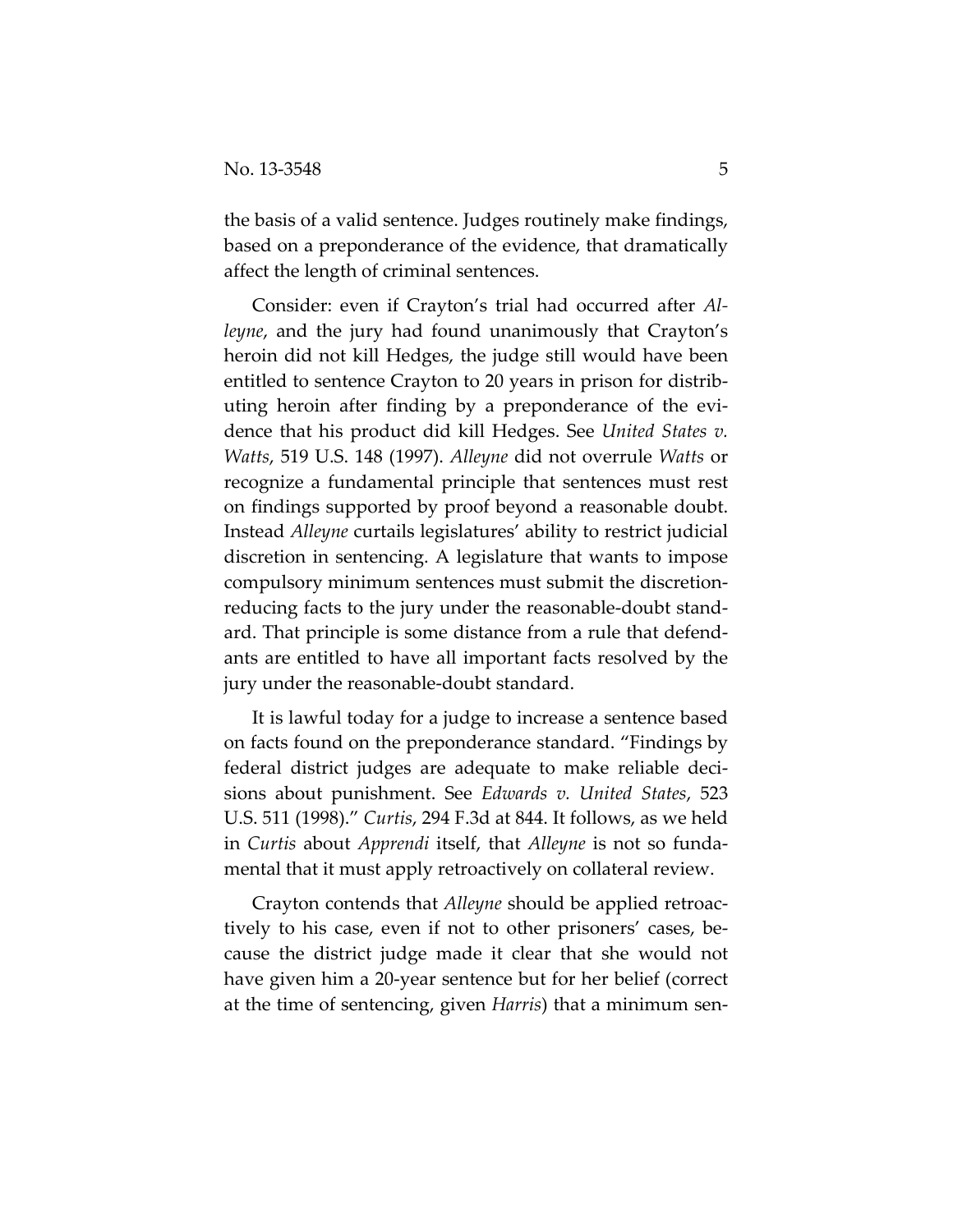tence may be increased by judicial findings. That is to say, in the post-*Alleyne* world the judge still would have found by a preponderance of the evidence that Crayton's heroin killed Hedges, but the sentence would have been under 20 years. But all this does is show that *Alleyne* would have affected the outcome, had the decision been rendered earlier; it does nothing to change the standard for retroactivity. Under *Teague* decisions apply retroactively, or they do not; the Supreme Court has never suggested that new procedural rules apply retroactively to some petitioners but not others.

**AFFIRMED**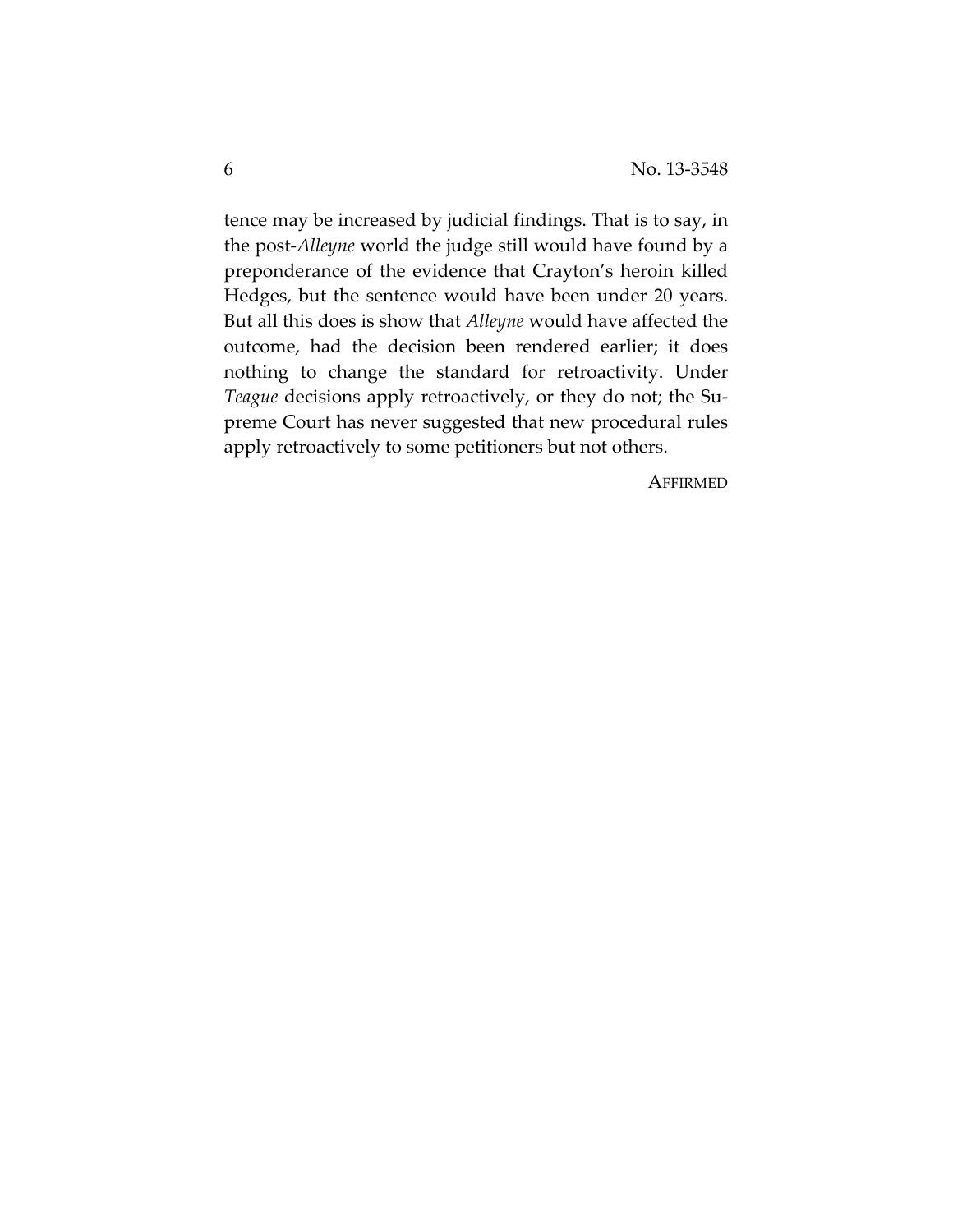$\overline{a}$ 

WILLIAMS, *Circuit Judge*, concurring. I am not sure whether the Supreme Court would find *Alleyne* to be retroactively applicable on collateral review. But because we as appellate courts decide the retroactivity question in the first instance, absent direction from the Supreme Court, *Ashley v. United States*, 266 F.3d 671, 673 (7th Cir. 2001), I would like to weigh in on both the arguments for retroactivity and the Supreme Court's jurisprudence on the topic. I also take issue with the majority's reliance on the non‐retroactivity of an earlier case. That is not dispositive.

The majority states that if "Nicole Hedges died from using Crayton's product," that finding would increase the minimum sentence but would "not constitute a new offense." Slip op. 2.1 Under *Alleyne*, that is simply not true. *Alleyne* made clear that "[w]hen a finding of fact alters the legally prescribed punishment so as to aggravate it, the fact necessarily forms a constituent part of a *new offense*." 133 S. Ct. at 2162 (emphasis added). "Distribution of heroin" is not the same offense as "distribution of heroin that results in death." We know that they are not the same offense but instead constitute two different offenses because the statutes provide for different statutory ranges of punishment. *See* 21 U.S.C.  $\S 841(b)(1)(C)$ .

This misconception has permeated circuit court decisions addressing whether *Apprendi* and *Alleyne* should apply retroactively, leading many courts to downplay the significance of these decisions. *See, e.g.*, *Sepulveda v. United States*, 330 F.3d 55, 60 (1st Cir. 2003) ("Nothing in the

<sup>1</sup> Perhaps this statement is a reference to the pre‐*Alleyne* understanding of conviction versus sentencing, but later portions of the opinion, see slip op. 4–5, suggest otherwise.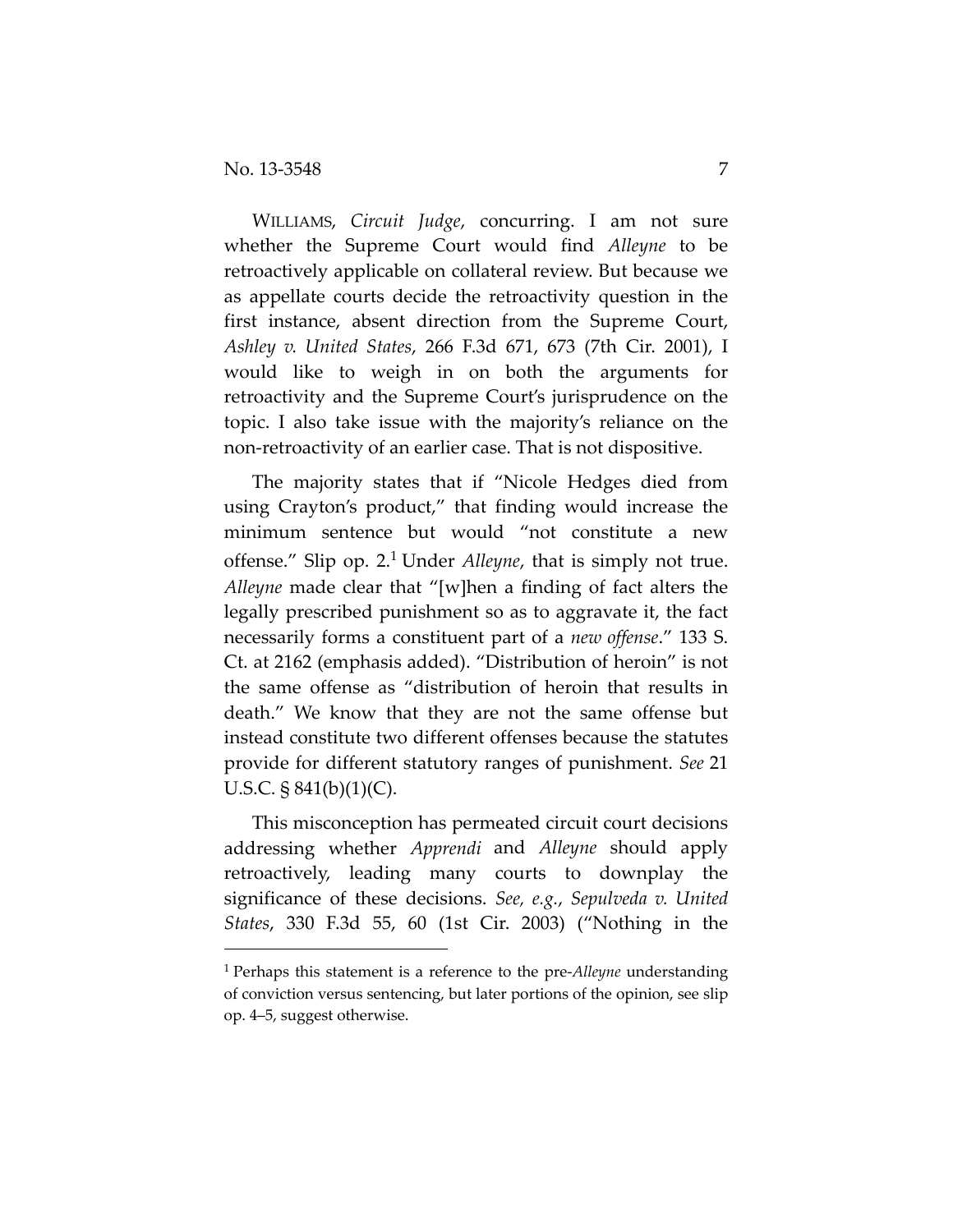*Apprendi* decision indicates to us that infringements of its rule will seriously diminish the accuracy of convictions (which, by definition, must take place before any such infringement occurs)."); *United States v. Sanchez‐Cervantes*, 282 F.3d 664, 671 (9th Cir. 2002) ("The application of *Apprendi* only affects the enhancement of a defendant's sentence once he or she has already been convicted beyond a reasonable doubt."); *Goode v. United States*, 305 F.3d 378, 385 (6th Cir. 2002) ("The accuracy that is improved by the *Apprendi* requirement is in the better imposition of a proper sentence. In contrast, the accuracy that is improved by the rule of *Gideon* involves the basic determination of the defendant's guilt or innocence."). I cannot subscribe to this view. First, *Apprendi* and *Alleyne* are not about sentencing. They are about the accurate determination of a defendant's guilt of a particular offense. If *Apprendi* was not clear on this point, *Alleyne* clarified it. 133 S. Ct. at 2160 (stating that "because the legally prescribed range is the penalty affixed to [a] crime," a fact that increases either end of the penalty range "produces a new penalty and constitutes an ingredient of the offense"). Second, that we, along with other circuits, found *Apprendi* to not be retroactive is not dispositive of the question of whether *Alleyne* is retroactive. One reason we know that is because the Supreme Court has told us that *Gideon v. Wainwright* would be retroactive, *Saffle v. Parks*, 494 U.S. 484, 495 (1990), without indicating that any of *Gideon*'s antecedents—like *Johnson v. Zerbst*, 304 U.S. 458 (1938) or *Powell v. Alabama*, 287 U.S. 45 (1932)—would be retroactive.

I begin with a discussion of the Supreme Court's retroactivity jurisprudence, which the majority does not address. The only part of the majority's opinion that appears to reference any court's standard for retroactivity is a citation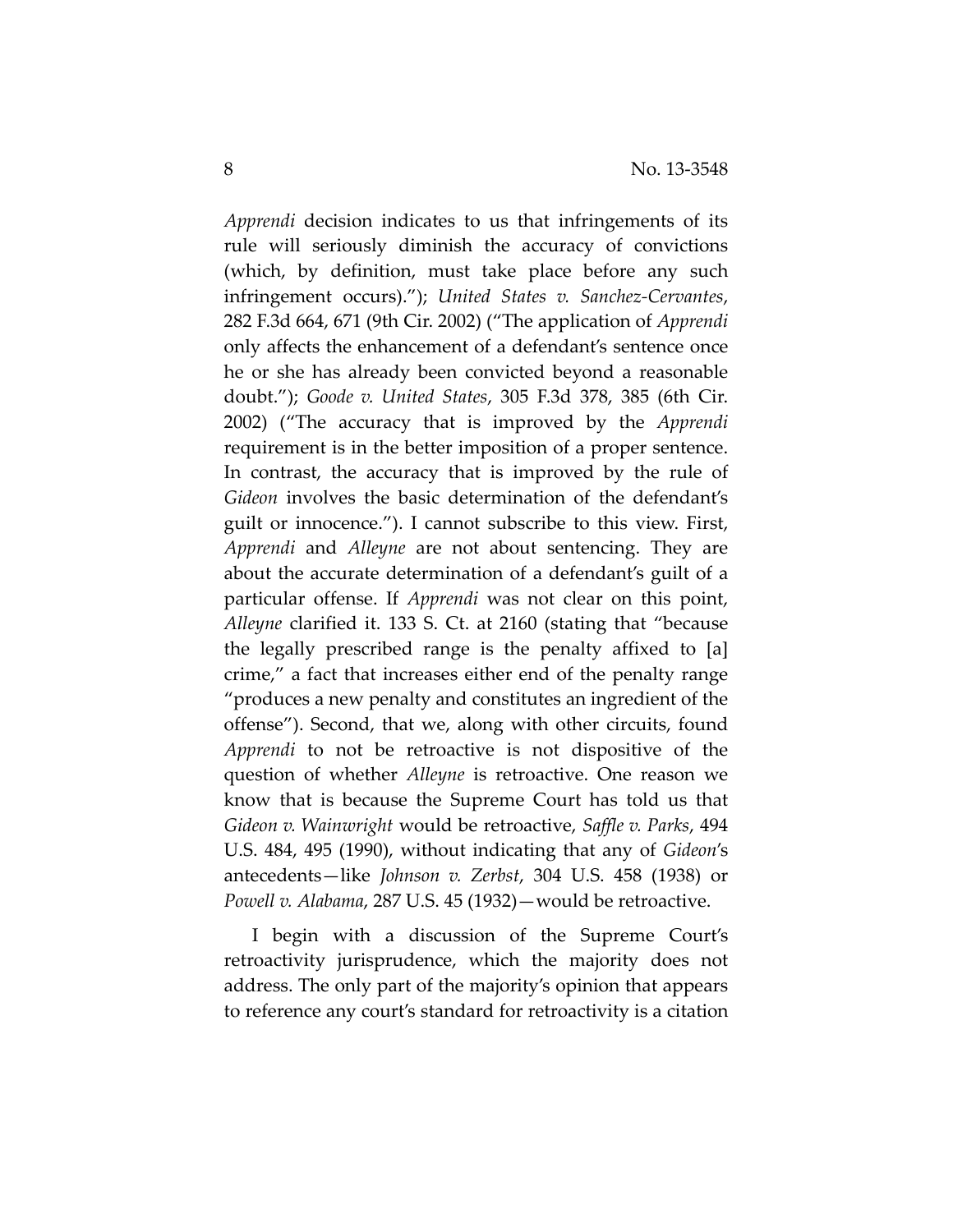to our own decision in *Curtis v. United States*, 294 F.3d 841 (7th Cir. 2002). Slip op. 4. The standard from the Supreme Court is that procedural rules must be "implicit in the concept of ordered liberty" (among other things) in order to be retroactively applicable. *Teague v. Lane*, 489 U.S. 288, 307 (1989). However, *Curtis* framed the question as whether the rules are "so fundamental that *any system* of ordered liberty is obliged to include them." 294 F.3d at 843 (emphasis added). The majority repeats this language from *Curtis*. The difference in phrasing may seem small, but the Supreme Court has indicated that a rule need not be utilized by every criminal justice system in order to be implicit in the concept of ordered liberty in the United States. *See Gideon v. Wainwright*, 372 U.S. 335, 344 (1963) ("The right of one charged with crime to counsel may not be deemed fundamental and essential to fair trials in some countries, but it is in ours.").

Under *Teague*, a new rule can be retroactive to cases on collateral review only if it falls into one of two narrow exceptions to the general rule of nonretroactivity. 489 U.S. at 311–13. Of relevance here is the second *Teague* exception for new rules of criminal procedure. New rules of procedure generally do not apply retroactively to cases that became final before the new rule was announced, unless the new rule is "a watershed rule of criminal procedure implicating the fundamental fairness and accuracy of the criminal proceeding." *Whorton v. Bockting*, 549 U.S. 406, 416 (2007). To qualify as watershed, a new rule must meet two requirements. "Infringement of the rule must seriously diminish the likelihood of obtaining an accurate conviction and the rule must alter our understanding of the bedrock procedural elements essential to the fairness of a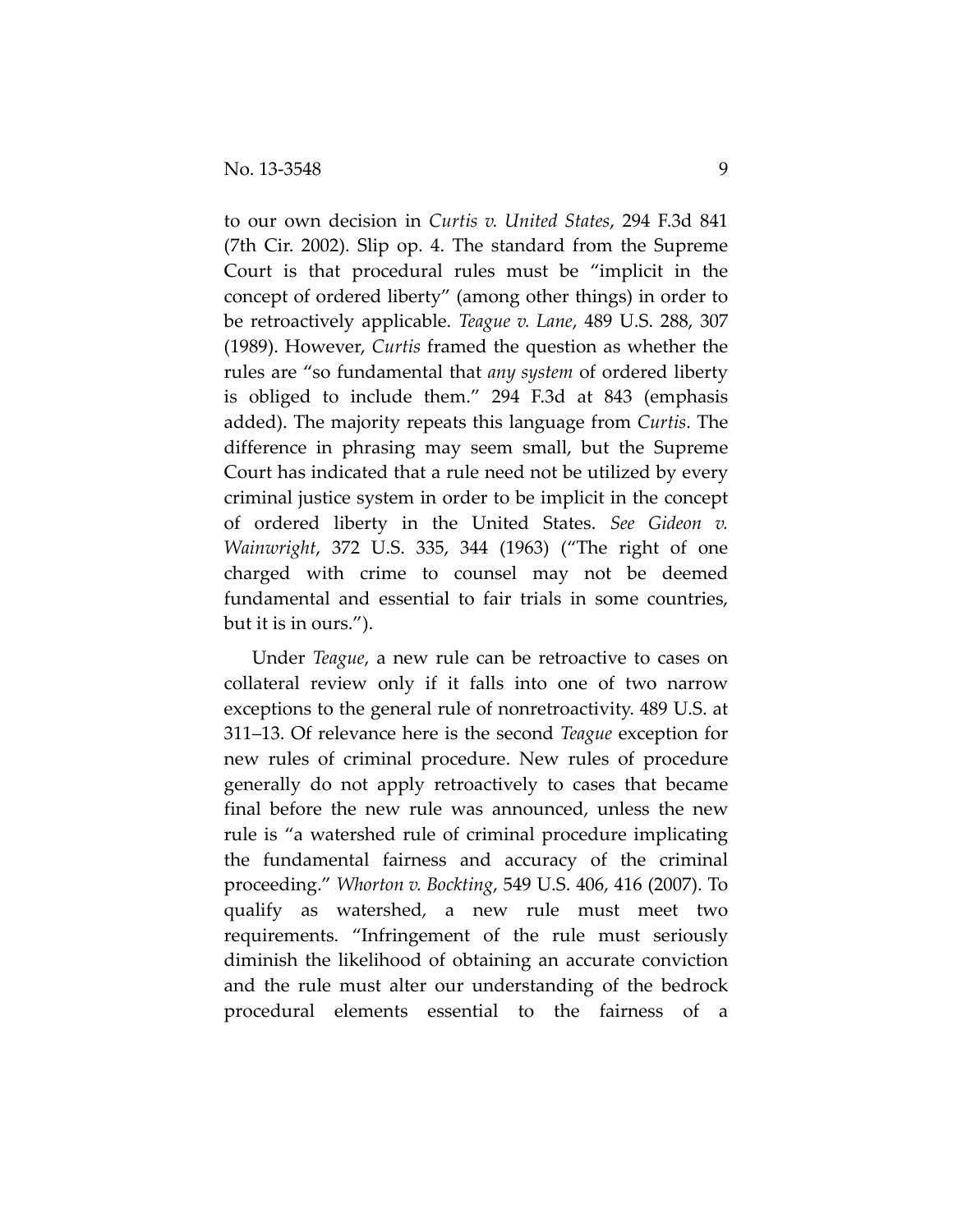proceeding." *Tyler v. Cain*, 533 U.S. 656, 665 (2001). In my view, *Alleyne* meets these requirements.

*Alleyne* applied a fundamental principle that dates back at least to our nation's founding. It has long been established that the Constitution "protects the accused against conviction except upon proof beyond a reasonable doubt of every fact necessary to constitute the crime with which he is charged." *In re Winship*, 397 U.S. 358, 364 (1970). This right to be convicted beyond a reasonable doubt is a "historically grounded right[] of our system, developed to safeguard men from dubious and unjust convictions." *Brinegar v. United States*, 338 U.S. 160, 174 (1949). That the government must prove beyond a reasonable doubt every element of an offense is "an ancient and honored aspect of our criminal justice system." *Victor v. Nebraska*, 511 U.S. 1, 5 (1994).

The reasonable‐doubt standard "plays a vital role in the American scheme of criminal procedure." *Cage v. Louisiana*, 498 U.S. 39, 39–40 (1990) (quoting *Winship*, 397 U.S. at 363). "Among other things, it is a prime instrument for reducing the risk of convictions resting on factual error." *Cage*, 498 U.S. at 40. The reasonable‐doubt standard implicates the fundamental fairness and accuracy of criminal proceedings because "a person accused of a crime would be at a severe disadvantage, a disadvantage amounting to a lack of fundamental fairness, if he could be adjudged guilty and imprisoned for years on the strength of the same evidence as would suffice in a civil case." *Winship*, 397 U.S. at 363. "[U]se of the reasonable‐doubt standard is indispensable to command the respect and confidence of the community in applications of the criminal law. It is critical that the moral force of the criminal law not be diluted by a standard of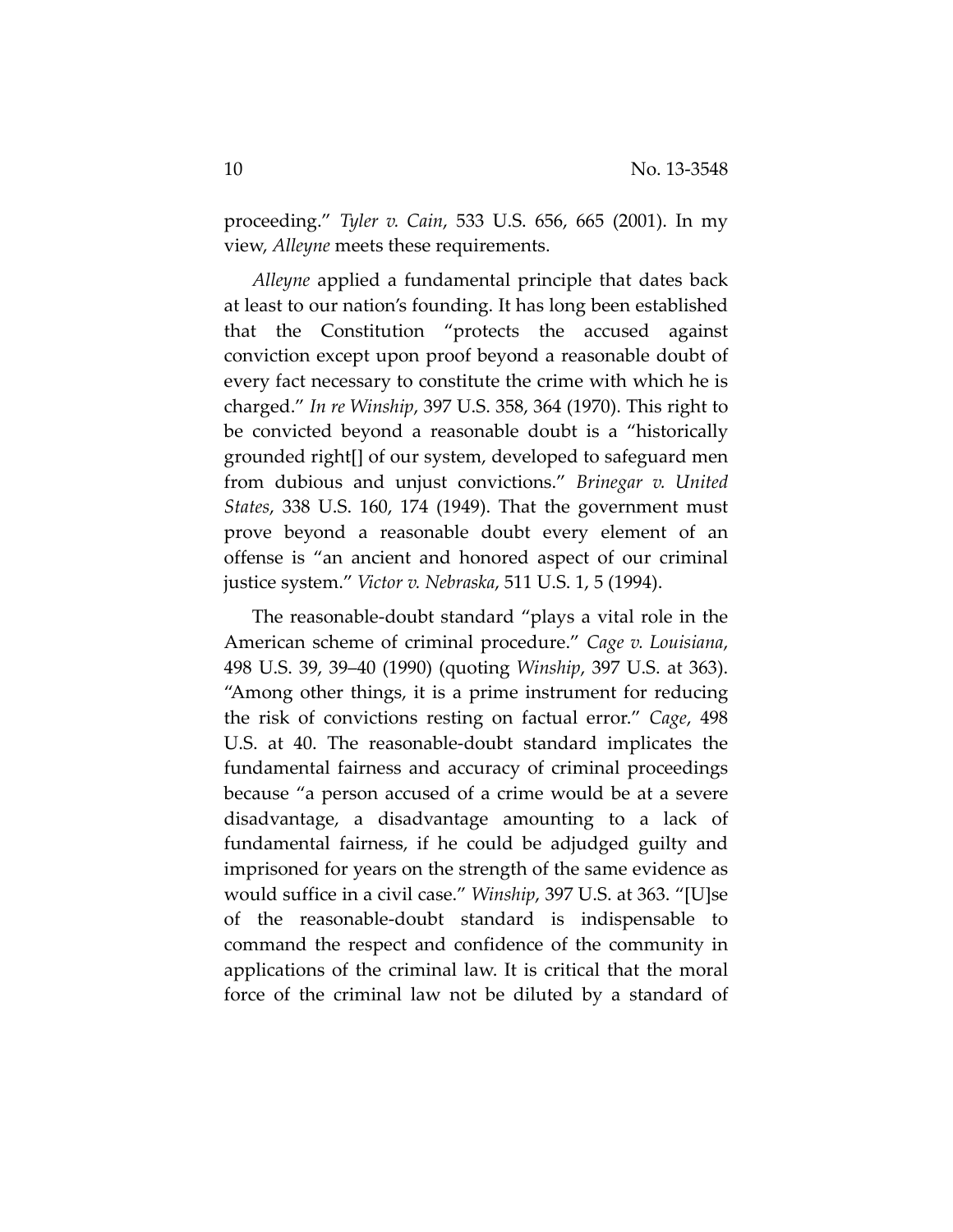proof that leaves people in doubt whether innocent men are being condemned." *Id.* at 364. In fact, the Supreme Court has said that the reasonable‐doubt requirement is a basic protection "without which a criminal trial cannot reliably serve its function." *Sullivan v. Louisiana*, 508 U.S. 275, 281 (1993).

The requirement that every element of a crime—defined as every fact that changes the statutory penalty range, *Alleyne*, 133 S. Ct. at 2158—be proven beyond a reasonable doubt improves the accuracy of the fact‐finding process, because it reduces the risk that a person guilty of one crime might be convicted of a more serious, and separate, crime of which he is innocent. In fact, the reasonable‐doubt standard is the "prime instrument" for reducing such risk. *Cage*, 498 U.S. at 40. In my view, the "beyond a reasonable doubt" standard for a criminal conviction goes to the heart of fundamental fairness and accuracy and lowering the standard for a criminal conviction to "preponderance of the evidence" increases the risk of an inaccurate conviction. Factfinding based upon preponderance of the evidence, rather than the reasonable-doubt standard, seriously diminishes accuracy such that there is an impermissibly large risk of an inaccurate conviction.

As to the second requirement for a watershed rule, *Alleyne* altered our understanding of the bedrock procedural elements essential to the fairness of a proceeding by establishing a new class of facts that constitute the "crime" and thus must be found by the jury beyond a reasonable doubt. We have long known that elements of the crime must be proven beyond a reasonable doubt. But there has been much debate about how to define "elements" versus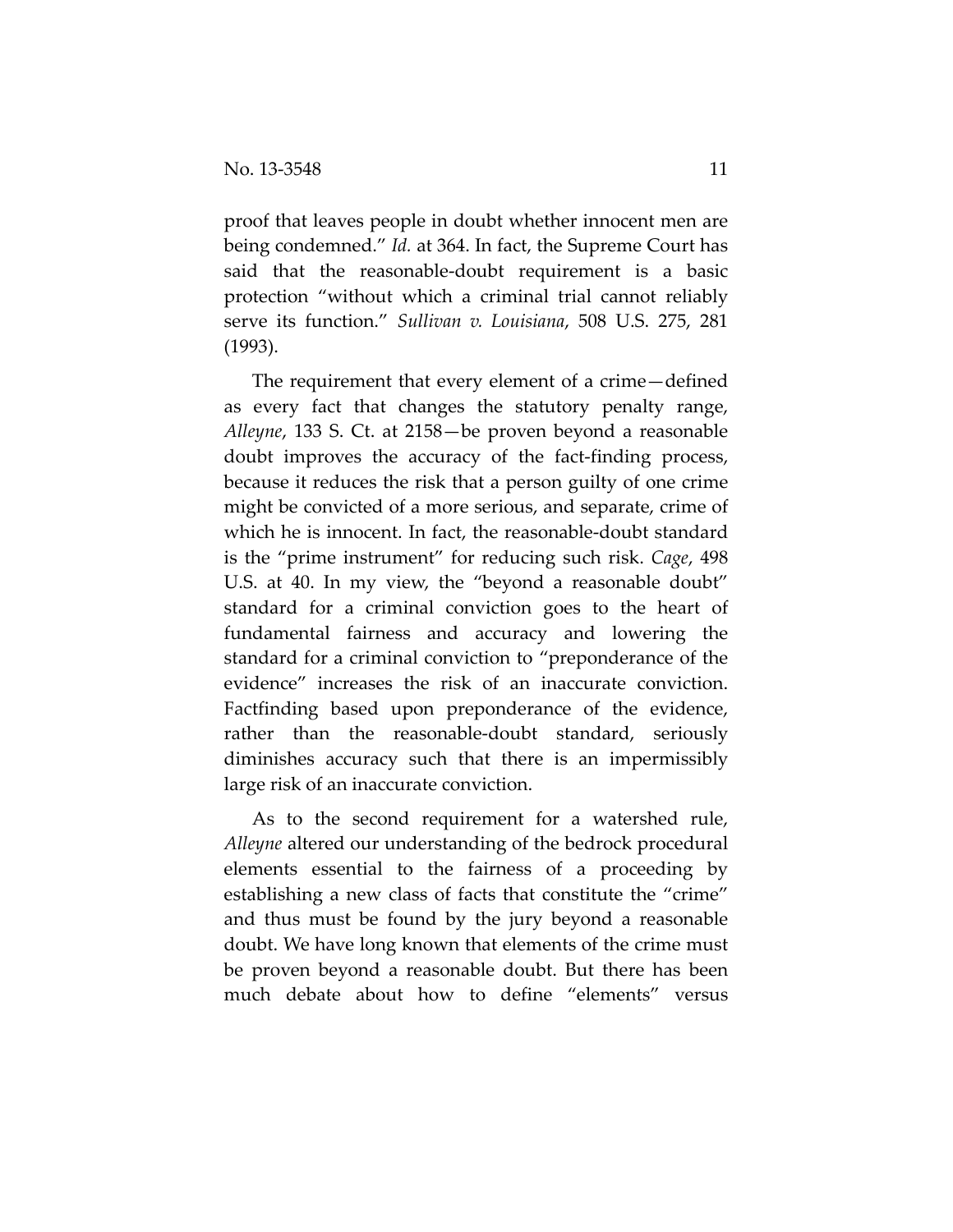"sentencing factors." *Alleyne* changed our understanding of what constitutes an "element" of a crime. "Much turns on the determination that a fact is an element of an offense rather than a sentencing consideration, given that elements must be charged in the indictment, submitted to a jury, and proven by the Government beyond a reasonable doubt." *Jones v. United States*, 526 U.S. 227, 232 (1999).

Allowing Crayton to be convicted of "distribution of heroin that resulted in death" by a mere preponderance of the evidence increased the risk of his conviction resting on a factual error. The reasonable-doubt standard "provides concrete substance for the presumption of innocence—that bedrock axiomatic and elementary principle whose enforcement lies at the foundation of the administration of our criminal law." *Winship*, 397 U.S. at 363. Failing to apply *Alleyne* (and *Apprendi*) retroactively creates the "troubling possibility that a defendant has been convicted of conduct that constitutes a less serious offense than the one for which he is sentenced." *Coleman v. United States*, 329 F.3d 77, 93 (2d Cir. 2003) (Parker, Jr., J., concurring in the judgment). Many judges seem untroubled by this possibility. I am not one of them. I do not think the fact that a person is guilty of one crime means that he has a lesser interest in, or right to, a determination of his guilt of a different offense beyond a reasonable doubt.

Two Supreme Court decisions suggest that new rules which implicate the reasonable‐doubt standard like *Alleyne* should be applied retroactively. In *In re Winship*, the Supreme Court stated "[l]est there remain any doubt about the constitutional stature of the reasonable‐doubt standard, we explicitly hold that the Due Process Clause protects the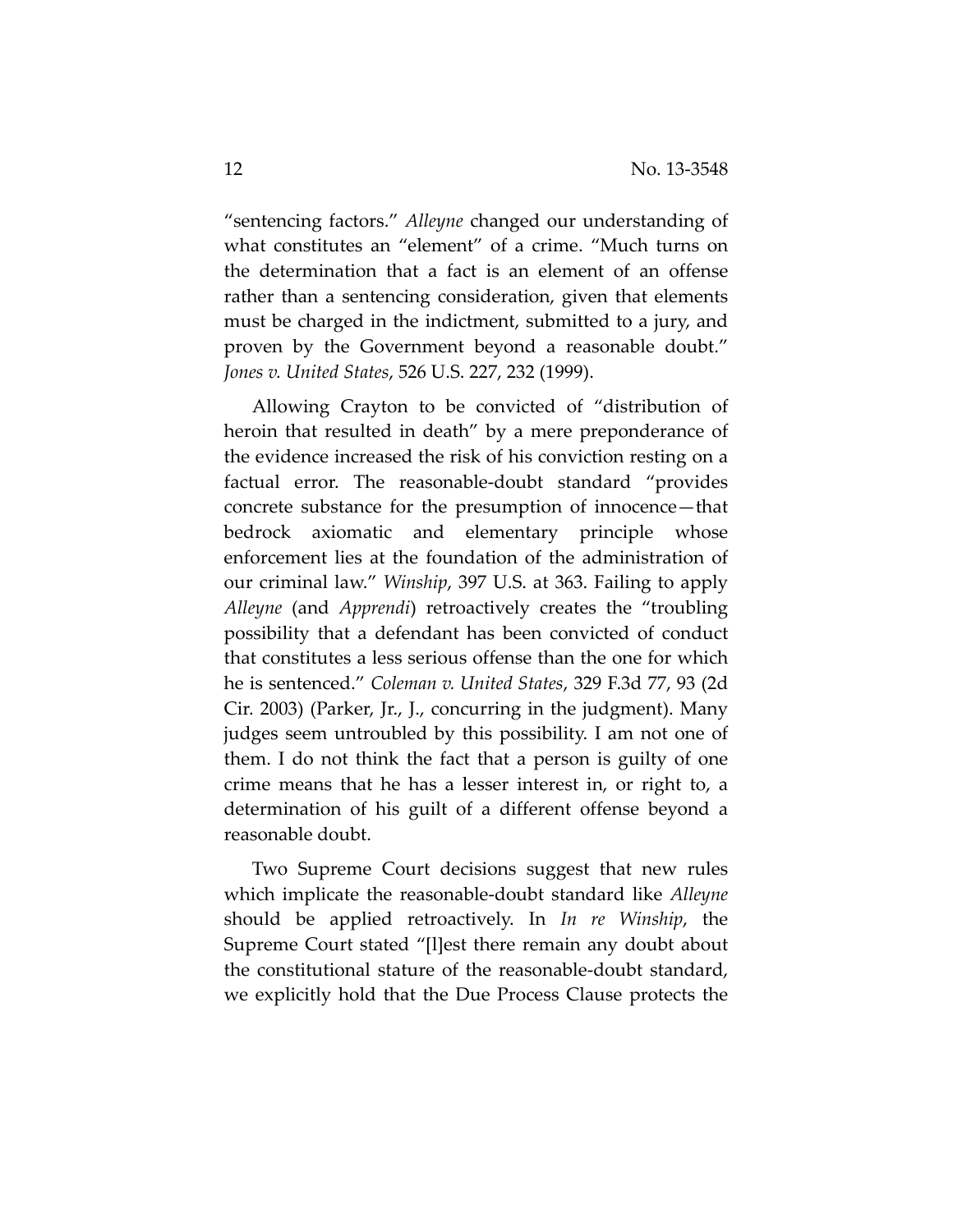accused against conviction except upon proof beyond a reasonable doubt of every fact necessary to constitute the crime with which he is charged." 397 U.S. at 364. In *Ivan V. v. City of New York*, 407 U.S. 203 (1972), a pre‐*Teague* case, the Court unanimously made *In re Winship* retroactively applicable on collateral review. In *Hankerson v. North Carolina*, 432 U.S. 233 (1977), another pre‐*Teague* case, the Court (again unanimously) found that *Mullaney v. Wilbur*, 421 U.S. 684 (1975)—which established the rule that the state must establish all elements of a criminal offense beyond reasonable doubt and invalidated presumptions that shift the burden of proving elements to the defendant—was retroactively applicable.

The majority writes that neither *Apprendi* nor *Alleyne* concluded that findings based on the preponderance standard are too unreliable in general to be the basis of a valid *sentence*. I do not quarrel with that statement. My quarrel is with the characterization of *Alleyne* as a decision about sentencing, rather than guilt. "Each crime has different elements and a defendant can be convicted only if the jury has found each element of the crime of conviction." *Alleyne*, 133 S. Ct. at 2162. The fundamental question here is guilty or not guilty *of what*? Crayton was found guilty of "distribution of heroin" beyond a reasonable doubt. But he was not found guilty of "distribution of heroin that resulted in death" beyond a reasonable doubt. These are two different offenses. As the Supreme Court said in *Alleyne*, "the core crime and the fact triggering the mandatory minimum sentence together constitute a new, aggravated crime, each element of which must be submitted to the jury" and proven beyond a reasonable doubt. *Id.* at 2161. Facts that increase a mandatory statutory minimum are "part of the substantive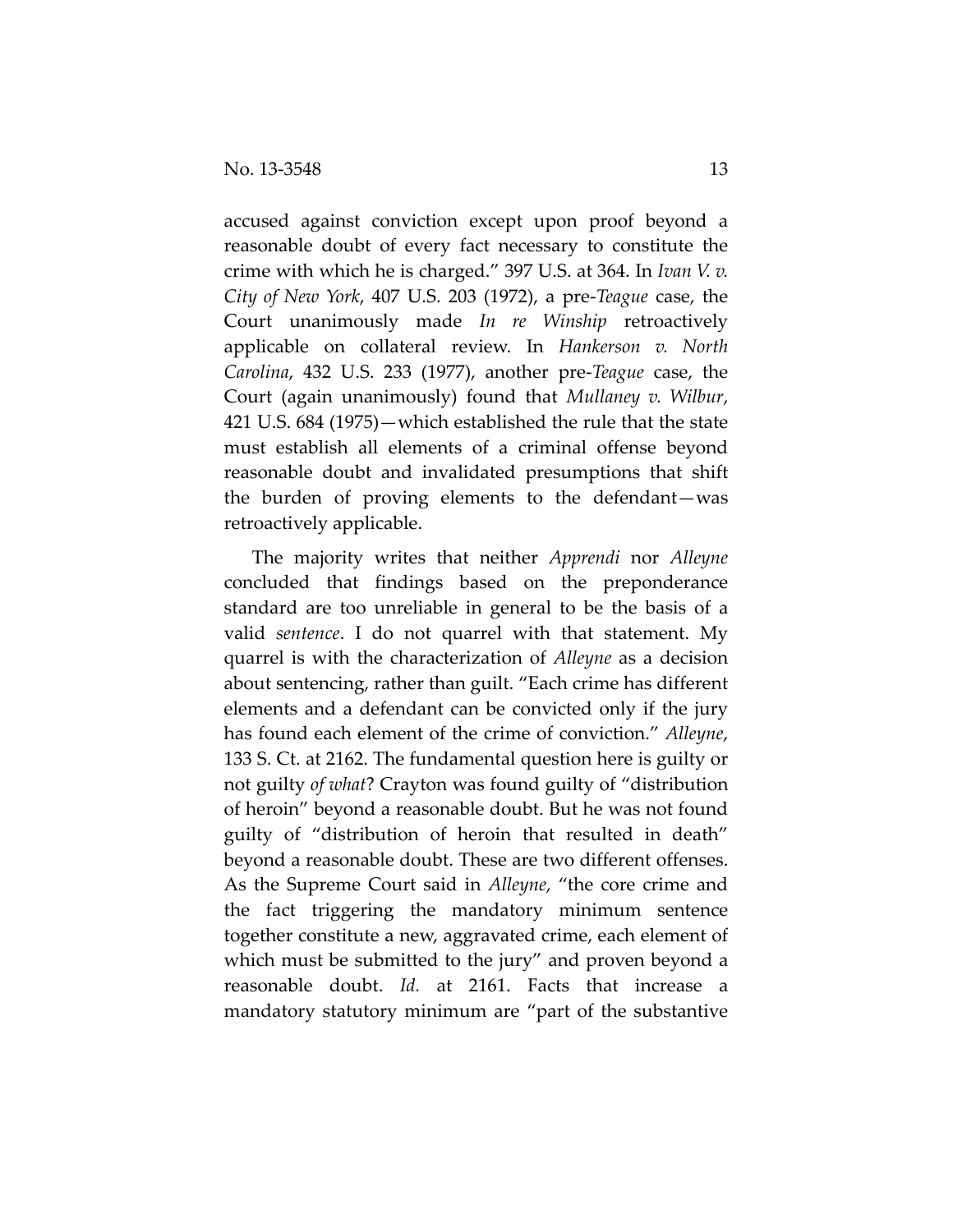offense." *Id.* "When a finding of fact alters the legally prescribed punishment so as to aggravate it, the fact necessarily forms a constituent part of a new offense." *Id.* at 2162. The accuracy improved by *Alleyne* is not just in the proper sentence. It is in the determination of guilt or innocence with respect to the offense of distribution of heroin that resulted in death.

While the majority mentions *Schriro v. Summerlin*, 542 U.S. 348 (2004), the holding of that case is of little assistance in deciding the question here since *Schriro* was about jury versus judicial fact finding where critically, the standard of proof of beyond a reasonable doubt remained unchanged. Furthermore, even if *Alleyne* was about sentencing, *Schriro* "leaves little doubt that the 'watershed rule' can apply to a procedural rule that only affects sentencing." *Lloyd v. United States*, 407 F.3d 608, 614 (3d Cir. 2005). We must look at whether factfinding based upon a preponderance of the evidence "so *seriously* diminishes accuracy that there is an impermissibly large risk of punishing conduct the law does not reach." *Schriro*, 542 U.S. at 355–56. That it does. Because the reasonable‐doubt standard is the prime instrument to ensure accuracy of convictions, allowing a factfinder to make determinations based upon a preponderance of the evidence, rather than beyond a reasonable doubt, does seriously diminish accuracy.

The majority also writes that post‐*Alleyne*, "the judge still would have been entitled to sentence Crayton to 20 years in prison for distributing heroin after finding by a preponderance of the evidence that his product did kill Hedges," citing generally *United States v. Watts*, 519 U.S. 148 (1997). Slip op. 5. However, being entitled to do something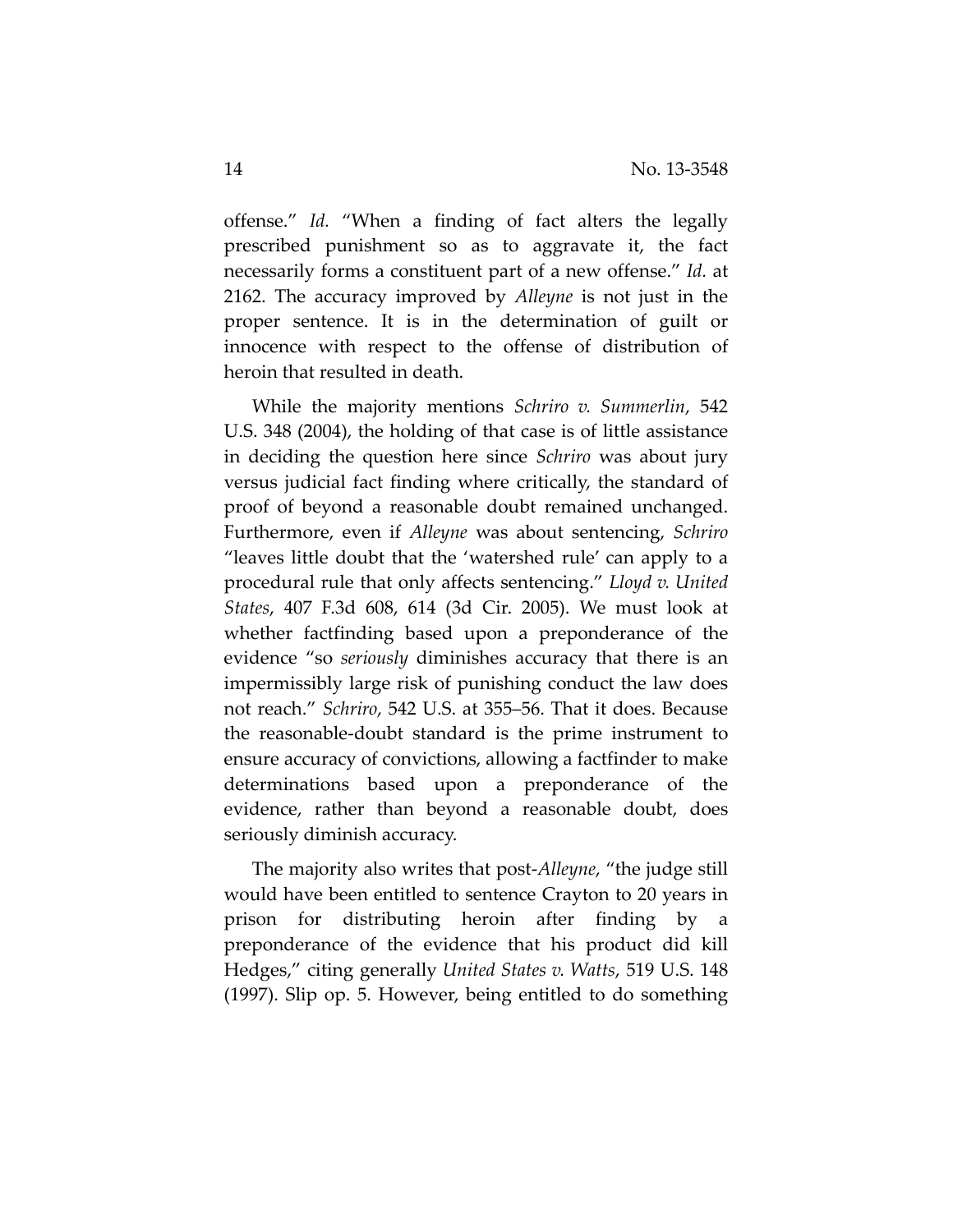and being required to do something are two very different things. And the argument is a red herring because the judge was entitled to sentence Crayton to 20 years *with or without* a finding that his product resulted in death. After all, the statutory range for "distribution of heroin" was 0 to 20 years. She clearly did not want to sentence Crayton so high, but she was *bound* to, based upon a finding by a preponderance of the evidence that death resulted. Ironically, the judge could not have sentenced Crayton to 241 months (20 years and 1 month), because that sentence would have violated *Apprendi*. The preponderance of the evidence finding required her to sentence Crayton to exactly 20 years.

The majority further writes that "[t]hat principle" (which I assume is a reference to the holding of *Alleyne*) "is some distance from a rule that defendants are entitled to have all important facts resolved by the jury under the reasonable‐ doubt standard." Slip op. 5. I am not sure what it means by the concept of "important facts." But the rule of *Alleyne* is that defendants are entitled to have all facts that increase a statutory minimum or maximum resolved by a jury under the reasonable doubt standard. So if by "important facts" it means "facts that increase a statutory minimum or maximum," it is wrong.

Having considered the importance of the "beyond a reasonable doubt" standard and the ways in which *Alleyne* altered our understanding of this bedrock procedural element, I now address what is pragmatically the real problem: the fact that the Supreme Court has never found a new rule of criminal procedure to fall within the second *Teague* exception. It has come close though. On more than one occasion, the Court has been one justice shy of finding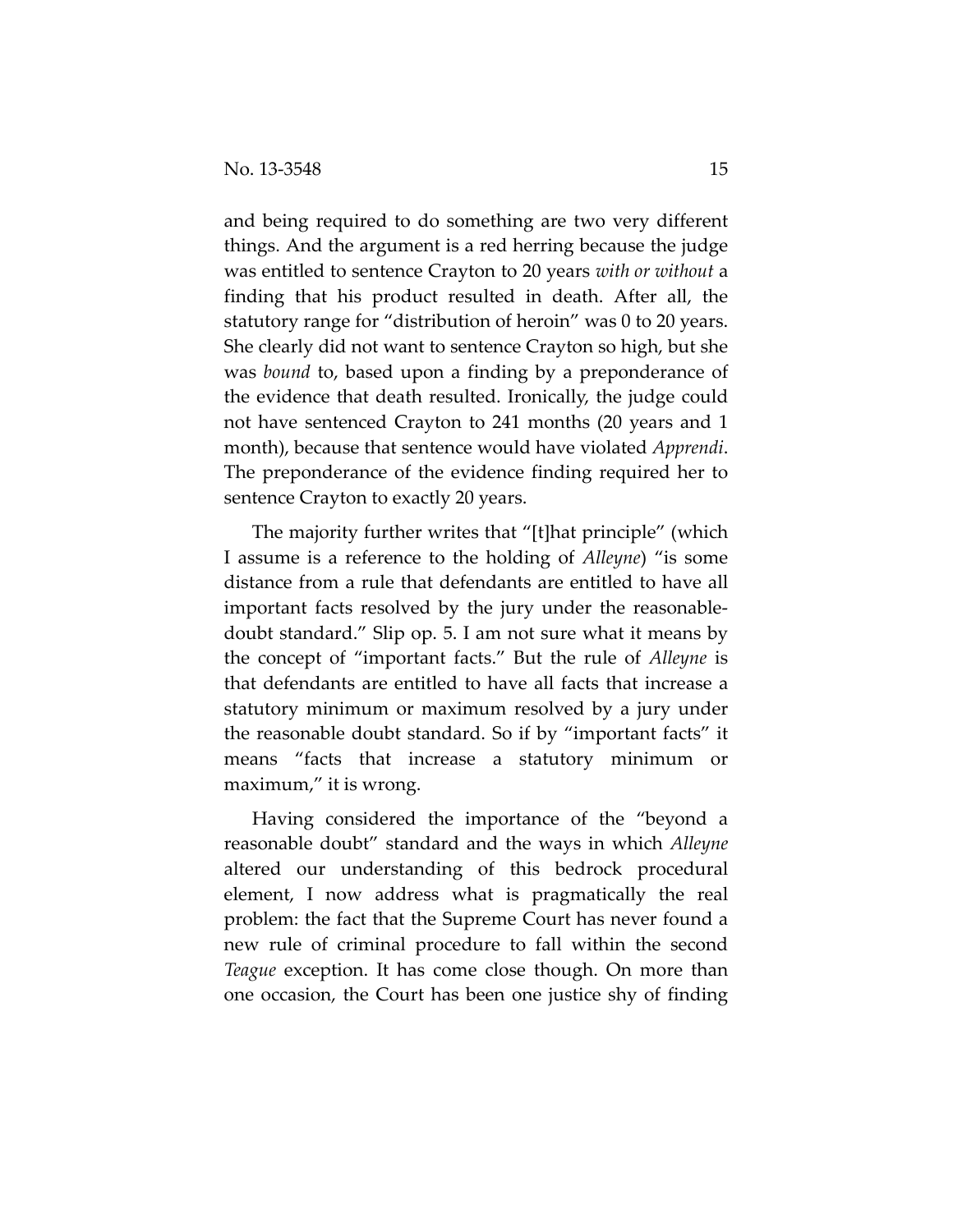new rules of criminal procedure to be retroactively applicable. *See, e.g.*, *Schriro v. Summerlin*, 542 U.S. 348 (2004); *O'Dell v. Netherland*, 521 U.S. 151 (1997); *Sawyer v. Smith*, 497 U.S. 227 (1990); *see also Tyler v. Cain*, 533 U.S. 656 (2001) (one justice shy of finding that the Court had already made *Cage* retroactive in *Sullivan*).

What the Court said is that *Gideon* would be such a rule, *Saffle*, 494 U.S. at 495, and so I turn to *Gideon* for guidance. *See Gray v. Netherland*, 518 U.S. 152, 170 (1996) (referring to the *Gideon* rule as a "paradigmatic example" of the second *Teague* exception).

With the passage of time, I hope we do not lose sight of the context in which *Gideon* was decided. *Gideon* was remarkable. But its holding did not come out of nowhere. Some courts have described *Gideon* as cutting "a new rule from whole cloth," *see Butterworth v. United States*, 775 F.3d 459, 468 (1st Cir. 2015), unlike *Apprendi* and *Alleyne*, but I disagree. A series of other decisions regarding the right to counsel, due process, and incorporation of the Bill of Rights to the states led to it—decisions which the Supreme Court has not suggested would have met the standard for the watershed rule exception under *Teague*. Prior to *Gideon*, the Supreme Court had determined that the Sixth Amendment required counsel to be provided to indigent federal defendants. *Johnson v. Zerbst*, 304 U.S. 458 (1938). It had also found that the Due Process Clause required states to provide counsel to indigent defendants in special circumstances, *Powell v. Alabama*, 287 U.S. 45 (1932), which eventually came to include all capital cases, *Hamilton v. Alabama*, 368 U.S. 52 (1961), but also encompassed non‐capital cases where the totality of facts showed circumstances requiring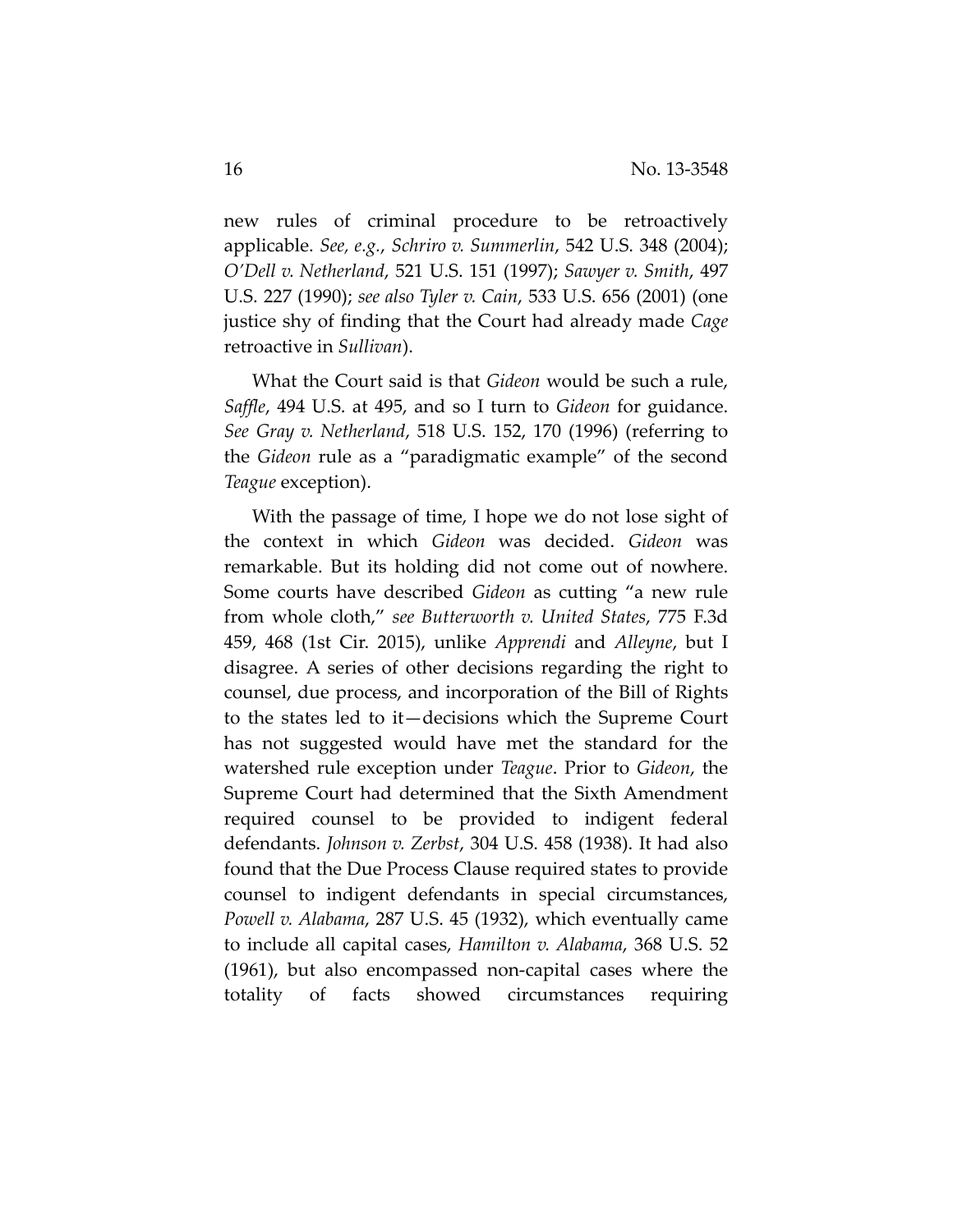$\overline{a}$ 

appointment of counsel like the personal characteristics or complexity of the charge made a fair trial unlikely without appointed counsel, *e.g.*, *Betts v. Brady*, 316 U.S. 455 (1942).<sup>2</sup> The Court had established that it violated due process for a state to deny a defendant the opportunity to obtain (and the right to be represented by) counsel of one's own choosing. *Chandler v. Fretag*, 348 U.S. 3, 9 (1954). And it had made other Bill of Rights guarantees obligatory on the states through the Fourteenth Amendment, including the Fourth Amendment's prohibition on unreasonable searches and seizures and the Eighth Amendment's ban on cruel and unusual punishment. *Gideon*, 372 U.S. at 342.

Given these precedent cases, it is no wonder that Justice Clark in his concurrence in *Gideon* noted that that case "d[id] no more than erase a distinction which ha[d] no basis in logic and an increasingly eroded basis in authority." *Gideon*, 372 U.S. at 348 (Clark, J., concurring in the result). That sounds familiar. *See Alleyne*, 133 S. Ct. at 2160 (citing Justice Breyer's concurrence in *Harris v. United States*, 536 U.S. 545 (2002), which reasoned that facts increasing the minimum and facts increasing the maximum cannot be distinguished "'in terms of logic"').

Some circuits have found that "*Gideon* altered our understanding of what constitutes basic due process by

 $2$  This particular rule—that states must provide counsel to indigent noncapital defendants under special circumstances—produced a long series of Supreme Court decisions, most of which found that the defendant was entitled to appointed representation under the circumstances. *See Moore v. Michigan*, 355 U.S. 155, 159 n.7 (1957) (citing twenty‐six Supreme Court cases discussing the principles which determine the extent to which the constitutional right to counsel is secured in a state prosecution).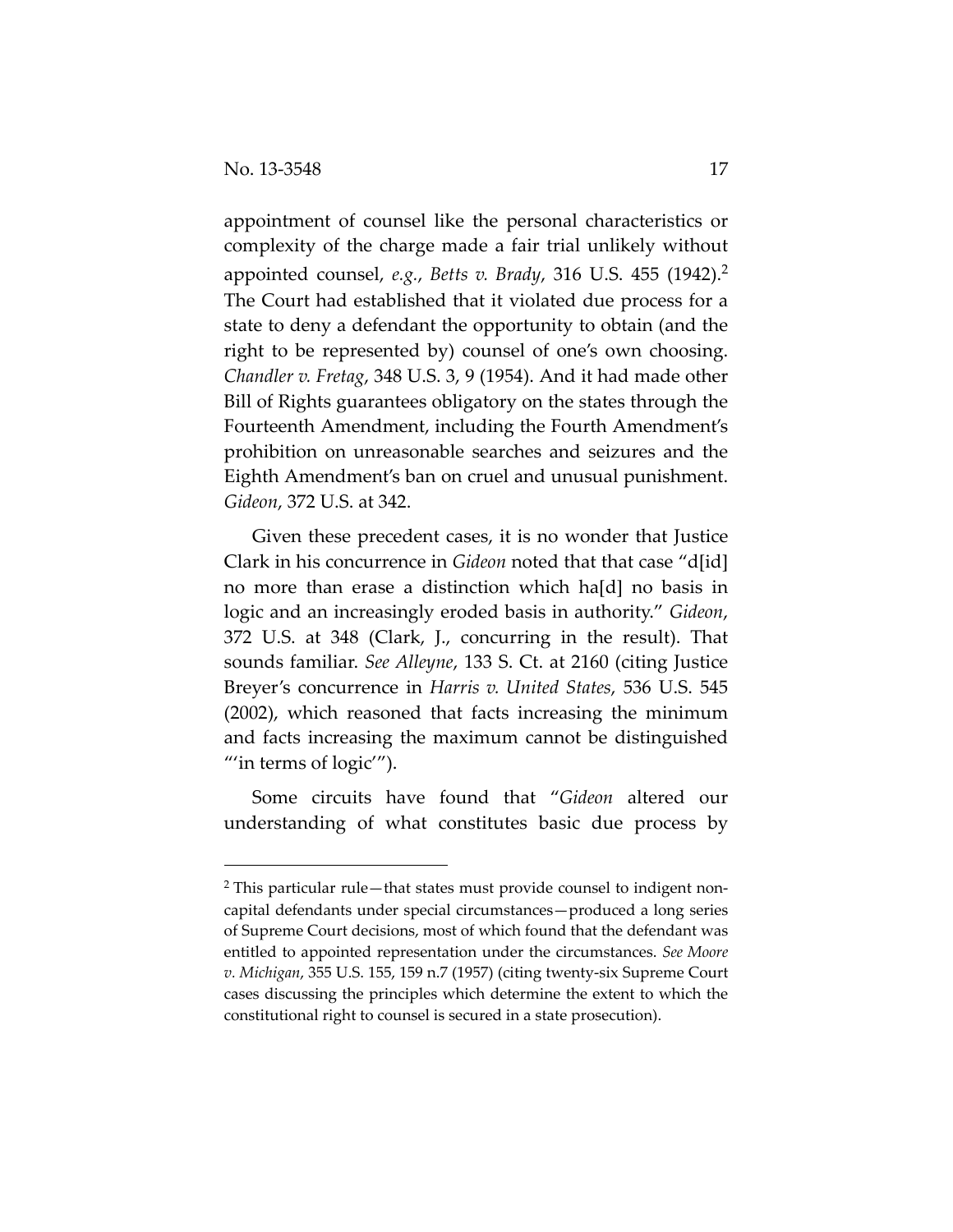establishing that representation by counsel is fundamental to a fair trial," while *Apprendi* and *Alleyne* "merely clarified and extended the scope of a pre‐existing right—the right to have all convictions supported by proof beyond a reasonable doubt." *United States v. Mora*, 293 F.3d 1213, 1219 (10th Cir. 2002). I cannot help but sense some revisionist history. Prior to *Gideon*, *Powell* had already stated that the right to counsel was fundamental. 287 U.S. at 68. *Gideon* merely clarified and extended the scope of a pre‐existing right because the right to counsel previously existed in federal prosecutions, special circumstances, and state inmates prosecuted for capital offenses.

The Supreme Court and circuit courts alike have found that new procedural rules, despite arguably being aimed at improving the accuracy of trial or promoting the objectives of fairness and accuracy, do not meet the *Teague* standard because they are not as "sweeping" as *Gideon*. *See e.g.*, *O'Dell*, 521 U.S. at 167; *United States v. Mandanici*, 205 F.3d 519, 528– 29 (2d Cir. 2000). It seems to me that the "sweeping" nature of *Gideon* is not so much a reflection of how many cases it would have applied to retroactively, but instead a statement about how many cases in which it would be a relevant consideration going forward. The Supreme Court said that *Gideon* was sweeping because it "established an affirmative right to counsel in all felony cases." *O'Dell*, 521 U.S. at 167. But the right to counsel had already been established for all federal defendants and for state defendants under certain circumstances. Also, because of *Johnson* and the fact that most states provided counsel to indigent defendants as a matter of state law prior to *Gideon*, relatively few defendants actually needed to be retried as a result of *Gideon*'s holding. Most indigent defendants were already being provided with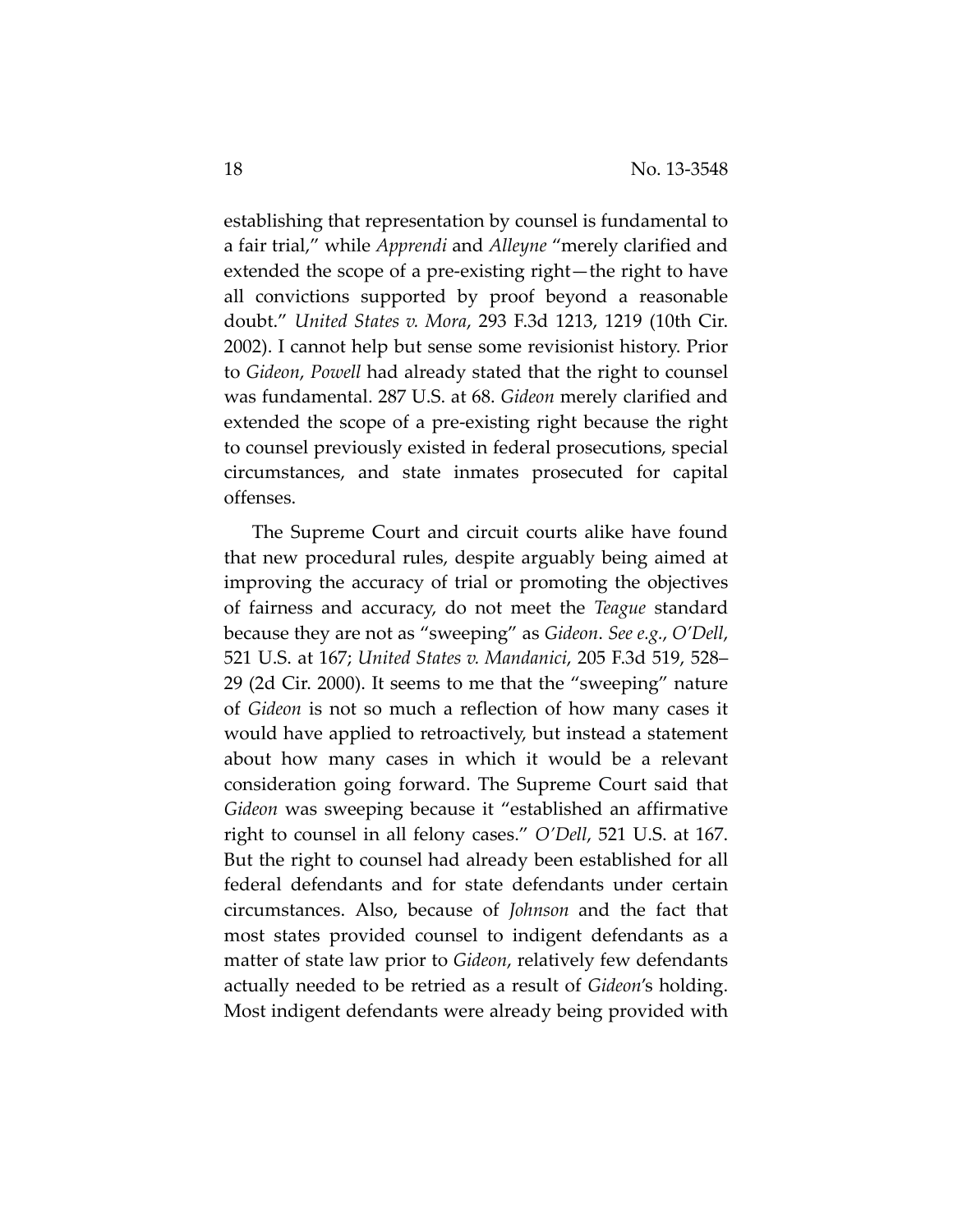$\overline{a}$ 

counsel prior to *Gideon*. <sup>3</sup> But going forward, an assertion of the federal constitutional right to counsel became a factor in every criminal case. Similarly, many rules have been found to be not as "sweeping" as *Gideon* because they simply are not a factor in a significant number of cases. For example, the rule from *Crawford v. Washington*, 541 U.S. 36 (2004) is only a consideration where the government seeks to admit testimonial hearsay. *Whorton*, 549 U.S. at 419; s*ee also O'Dell*, 521 U.S. at 167 (right of rebuttal afforded to defendants in a "limited class of capital cases" was not as "sweeping" as *Gideon*). That just does not come up in every criminal case. But how to define the crime (the issue in *Alleyne*) does. It is just as sweeping as *Gideon*.

In many ways, *Alleyne* is similar to *Gideon* in that it is the culminating case in a long‐running debate regarding a fundamental right. *Gideon* settled the debate of when our Constitution requires that the government provide counsel to indigent defendants. *Alleyne* settled the debate of how a "crime" is defined. Each crime is composed of different elements and a fact is an element of a crime when it alters the legally prescribed punishment. 133 S. Ct. at 2162. It cannot be a sufficient justification that *Alleyne* is not

<sup>3</sup> Even prior to *Johnson*, in 1930, the Supreme Court noted that "[t]hanks to the humane policy of the modern criminal law", a criminal defendant "may have counsel furnished him by the state." *Patton v. United States*, 281 U.S. 276, 308 (1930). In 1955, at least thirty‐four states provided counsel to indigent defendants in all felony prosecutions. William M. Beaney, THE RIGHT TO COUNSEL IN AMERICAN COURTS 84–85 (1955). In fact, "by the time *Gideon* was decided, only five states had a definite policy against appointing counsel in noncapital cases." William M. Beaney, *The Right to Counsel: Past, Present, and Future*, 49 Va. L. Rev. 1150, 1156 (1963).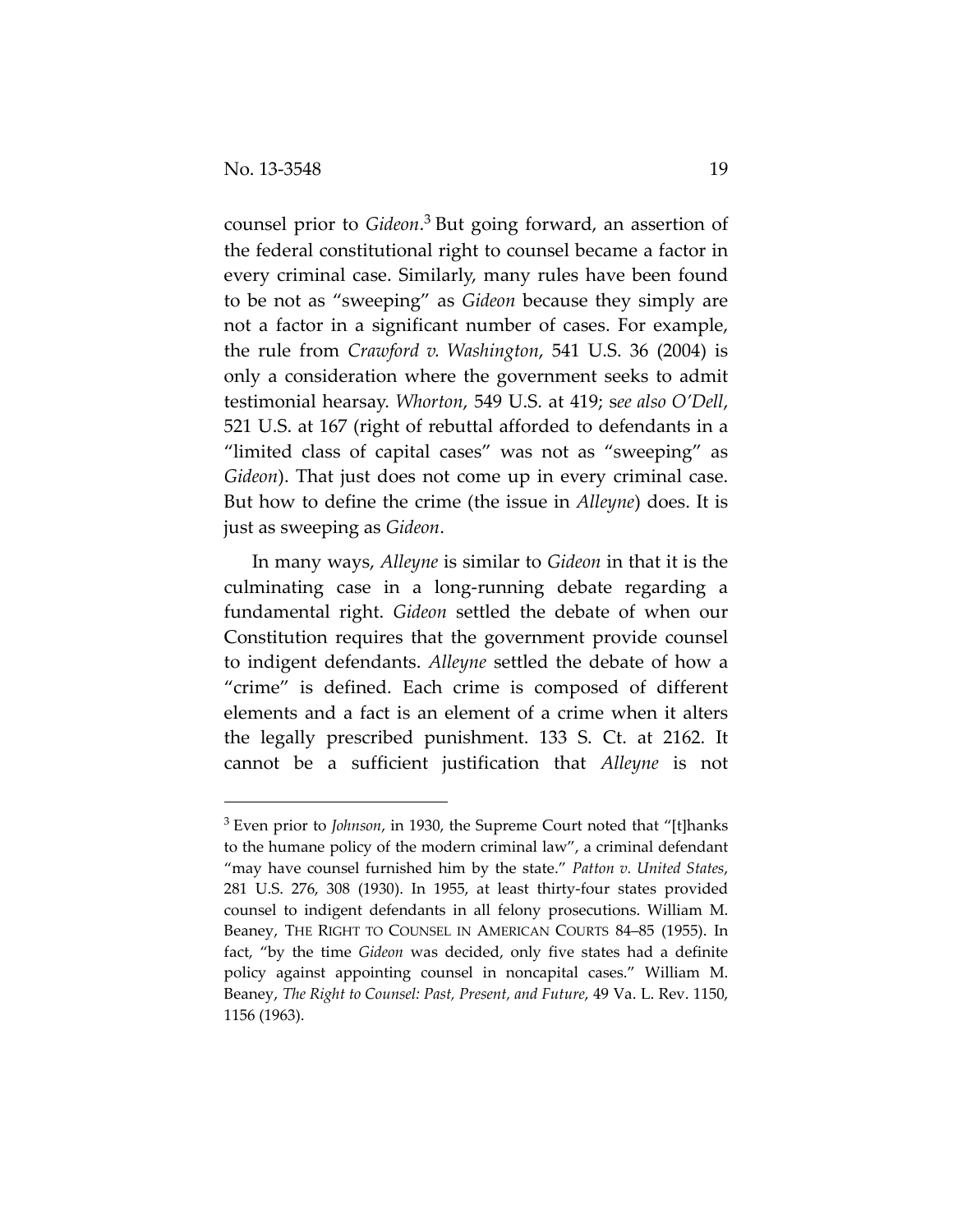retroactive because it has close analytic ties to *Apprendi* (which is not retroactive), because *Gideon* meets the *Teague* standard, but the Supreme Court has not suggested that *Johnson* or *Powell*, to which *Gideon* has close analytic ties, would also meet the *Teague* standard. *Apprendi* does not need to be retroactive in order for *Alleyne* to be retroactive.

Obviously, applying *Alleyne* retroactively would mean that the holding of *Apprendi* would be applied retroactively as well. But the same is true of *Gideon* and its predecessors. Applying *Gideon* retroactively necessarily entails that the holdings of *Johnson* and *Powell* are applied retroactively. A rule that counsel must be provided to all indigent defendants in felony prosecutions subsumes the rule that counsel must be provided to indigent state defendants in special circumstances.

Here, the district judge was permitted to convict Crayton of "distribution of heroin that resulted in death" in the in‐ between range of equal to or greater than a preponderance of the evidence, but less than beyond a reasonable doubt. While the district court did not state that she would not have found death resulting beyond a reasonable doubt, the government said at oral argument that if the judge had said on the record that she found that death resulted by a preponderance and also explicitly said she did not find it beyond a reasonable doubt, the government's position would be the same. Many cases have tried and failed to have new procedural rules declared retroactive by the Supreme Court. But in my opinion, none of these rules were as essential to ordered liberty as the rule that criminal defendants must be convicted beyond a reasonable doubt.